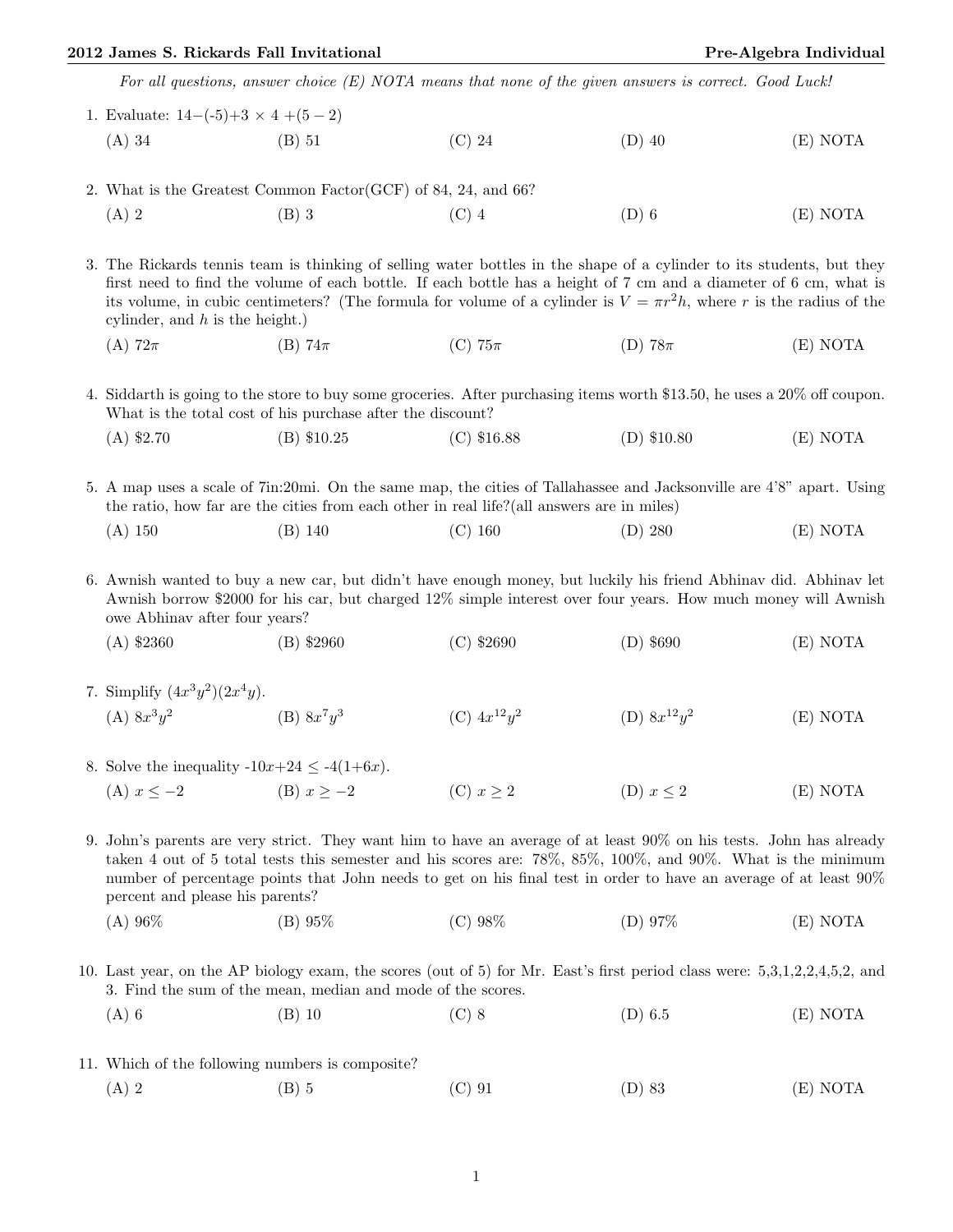|  |                                                                                                                                                                                                                                                                                                                                                                                                                 | 2012 James S. Rickards Fall Invitational                              |                                                                                                                             | Pre-Algebra Individual |          |  |  |  |
|--|-----------------------------------------------------------------------------------------------------------------------------------------------------------------------------------------------------------------------------------------------------------------------------------------------------------------------------------------------------------------------------------------------------------------|-----------------------------------------------------------------------|-----------------------------------------------------------------------------------------------------------------------------|------------------------|----------|--|--|--|
|  | 12. Sumanth can run 10 miles in exactly two hours. Assuming he runs at a constant rate, how long would it take him<br>to run 35 miles?(all answers are in hours)                                                                                                                                                                                                                                                |                                                                       |                                                                                                                             |                        |          |  |  |  |
|  | $(A)$ 4.5                                                                                                                                                                                                                                                                                                                                                                                                       | $(B)$ 6.5                                                             | $(C)$ 6                                                                                                                     | $(D)$ 5                | (E) NOTA |  |  |  |
|  | 13. The Rickards High School basketball team has played 245 games over the course of the past 10 years, including the<br>playoffs and state championships. If they have won 80% of those games, how many games did Rickards lose?                                                                                                                                                                               |                                                                       |                                                                                                                             |                        |          |  |  |  |
|  | $(A)$ 196                                                                                                                                                                                                                                                                                                                                                                                                       | $(B)$ 195                                                             | $(C)$ 49                                                                                                                    | $(D)$ 50               | (E) NOTA |  |  |  |
|  | 14. Mrs. Funk gives the class a math problem, and the first one to correctly answer it gets a secret prize. The math<br>problem is to convert 0.48 into fraction form, and fully simplify it. After you get the fully simplified form, you are<br>to multiply the numerator and the denominator. Teja is the first to correctly answer this problem and he wins the<br>secret prize. What answer did Teja give? |                                                                       |                                                                                                                             |                        |          |  |  |  |
|  | $(A)$ 4800                                                                                                                                                                                                                                                                                                                                                                                                      | $(B)$ 300                                                             | $(C)$ 1200                                                                                                                  | $(D)$ 200              | (E) NOTA |  |  |  |
|  | 15. Let $\zeta(x)$ be the sum of all of the positive factors of x (for example, $\zeta(8)$ ) would be 1+2+4+8, or 15). What is $\zeta(42)$ ?                                                                                                                                                                                                                                                                    |                                                                       |                                                                                                                             |                        |          |  |  |  |
|  | $(A)$ 79                                                                                                                                                                                                                                                                                                                                                                                                        | $(B)$ 95                                                              | $(C)$ 78                                                                                                                    | $(D)$ 96               | (E) NOTA |  |  |  |
|  | 16. Marshall and Barney decide to have a race to see which of them can reach their favorite restaurant, MacLaren's,<br>first. They both start at Marshall's house, which is exactly 8 miles from MacLaren's. If Marshall drives at a rate of<br>60 mph and Barney drives at a rate of 80 mph, how many minutes earlier does Barney arrive before Marshall?                                                      |                                                                       |                                                                                                                             |                        |          |  |  |  |
|  | $(A)$ 1                                                                                                                                                                                                                                                                                                                                                                                                         | $(B)$ 2                                                               | $(C)$ 3                                                                                                                     | $(D)$ 4                | (E) NOTA |  |  |  |
|  | 17. What is the distance between the points $(1,4)$ and $(-2,0)$ ?                                                                                                                                                                                                                                                                                                                                              |                                                                       |                                                                                                                             |                        |          |  |  |  |
|  | $(A)$ 3                                                                                                                                                                                                                                                                                                                                                                                                         | $(B)$ 4                                                               | (C) $\frac{5}{2}$                                                                                                           | $(D)$ 2                | (E) NOTA |  |  |  |
|  | 18. If two angles of a triangle are both $72^{\circ}$ , what must be the measure of the third angle?                                                                                                                                                                                                                                                                                                            |                                                                       |                                                                                                                             |                        |          |  |  |  |
|  | $(A) 20^\circ$                                                                                                                                                                                                                                                                                                                                                                                                  | $(B)$ 36 $^{\circ}$                                                   | $(C)$ 72°                                                                                                                   | $(D)$ 16 $\circ$       | (E) NOTA |  |  |  |
|  | 19. Find $4r$ if $-8r+20=100$ .                                                                                                                                                                                                                                                                                                                                                                                 |                                                                       |                                                                                                                             |                        |          |  |  |  |
|  | $(A) -40$                                                                                                                                                                                                                                                                                                                                                                                                       | $(B) -15$                                                             | $(C)$ -60                                                                                                                   | $(D) -10$              | (E) NOTA |  |  |  |
|  | 20. Let $a = 6$ , $b = 15$ , $c = 12$ , and $d = 100$ . Find the value of $a^2 - 4(b - c) + \sqrt{d}$ .                                                                                                                                                                                                                                                                                                         |                                                                       |                                                                                                                             |                        |          |  |  |  |
|  | $(A)$ 34                                                                                                                                                                                                                                                                                                                                                                                                        | $(B)$ 124                                                             | $(C)$ 38                                                                                                                    | $(D)$ 22               | (E) NOTA |  |  |  |
|  | 21. Jenny decides to fill up gas in her car, and notices that the price has risen to \$4.00 per gallon. Jenny distinctly<br>remembers that last week, the price was \$3.50 per gallon. If Jenny fills up exactly 8 gallons each visit, how much<br>money would she have saved if she filled up last week?                                                                                                       |                                                                       |                                                                                                                             |                        |          |  |  |  |
|  | $(A)$ \$28.00                                                                                                                                                                                                                                                                                                                                                                                                   | $(B)$ \$4.00                                                          | $(C)$ \$3.50                                                                                                                | $(D)$ \$4.50           | (E) NOTA |  |  |  |
|  |                                                                                                                                                                                                                                                                                                                                                                                                                 | gets only $\frac{1}{4}$ of his share. How much money did Stephen get? | 22. Stephen and 5 of his friends find \$48 at FSU. They all decide to split the money evenly, however, Stephen accidentally |                        |          |  |  |  |

(A) \$8.00 (B) \$9.36 (C) \$2.00 (D) \$2.24 (E) NOTA